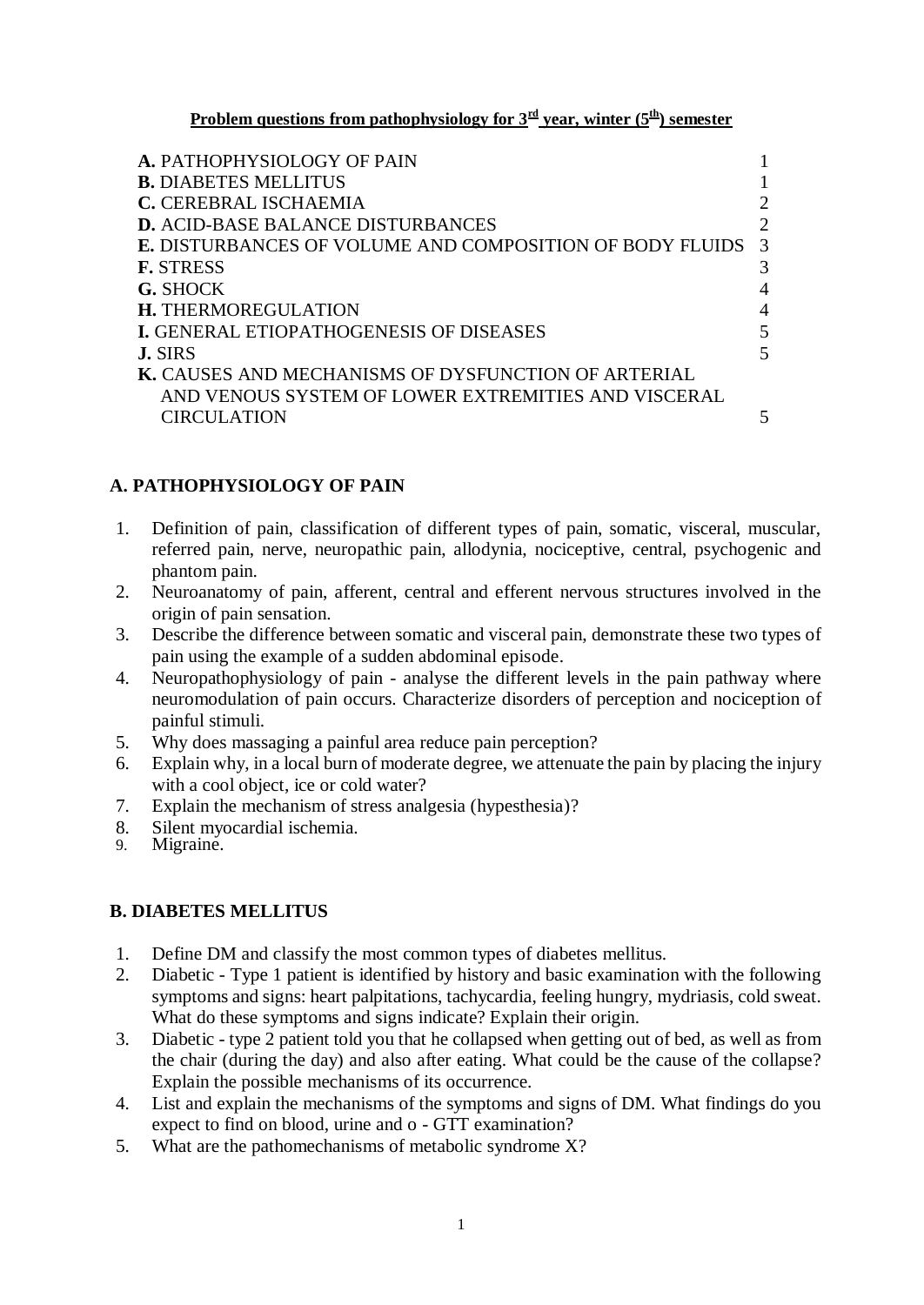- 6. A patient with type 1 DM has been repeatedly observed to have a coxsackievirus infection that preceded the onset of manifest DM by several weeks to months. Explain the possible pathogenetic relationship.
- 7. In an obese 40-year-old man, we found the presence of glucose in the urine. On examination, fasting glucose level was elevated and in OGTT we found impaired glucose tolerance. However, we detected antibodies against  $\beta$  cells of islets of Langerhans, GAD and insulin in the patient. What is the disorder of glucose metabolism? Define the terms MODY (maturity-onset diabetes of the young) and LADA (latent autoimmune diabetes of adults).
- 8. Hypoglycaemia and diabetes mellitus.
- 9. What organ damage can we detect in a patient with long-lasting diabetes mellitus?
- 10. A patient with decompensated diabetes mellitus is in a coma. What type of coma might this be?

# **C. CEREBRAL ISCHEMIA**

- 1. You characterize the cerebral circulation, its regulation in physiological circumstances.
- 2. Which pathomechanisms are involved in the origin and development of ischemic brain damage?
- 3. Define the degrees of brain cell damage by ischemia, explain the mechanisms and consequences.
- 4. You are called to an unconscious patient. Which symptoms and signs would alert you to local cerebral ischemia in the pyramidal pathway?
- 5. Why should penumbra be considered in an ischaemic cerebral lesion?
- 6. A patient has experienced transient cerebral ischemia during warm weather. Which pathomechanisms may have been involved in the occurrence of this episode
- 7. What is the relationship between cerebral ischemia, cerebral oedema, and intracranial hypertension?
- 8. A patient was brought to the emergency department over the morning with paralysis and decreased sensation in half of his body (right upper and lower extremity), he was confused and disoriented. After treatment, his condition corrected ad integrum within 24 hours with no neurological deficit. Explain what type of cerebral ischemia is manifesting in this case? Why didn't TIA (transient ischemic attack) leave a neurologic deficit?

# **D. ACID-BASE BALANCE DISORDERS**

- 1. Characterise the mechanisms compensating for the lack or excess of hydrogen ions in the body.
- 2. How does  $CO<sub>2</sub>$  interfere with ABR regulation?
- 3. A patient with duodenal ulcer disease was taking excessive NaHCO3. On examination, he had the following acid-base balance values:  $pH=7.5$ ;  $[HCO<sub>3</sub>]<sup>33</sup>$  mmol/l and  $pCO<sub>2</sub>$  6.13 kPa. What type of acid-base disorder is manifesting in this case?
- 4. A patient with DM, with MAC present, has a pH of 7.2. We calculated, that to compensate for acid-base balance it is necessary to administer 80 ml of bicarbonate. We will administer only ½ of the calculated volume. Explain.
- 5. During the lecture, acid-base disturbances affecting the organism as a whole were mentioned. Do some localized disturbances (e.g. local acidosis) in organism tissues exist? Give an example. What is the practical application?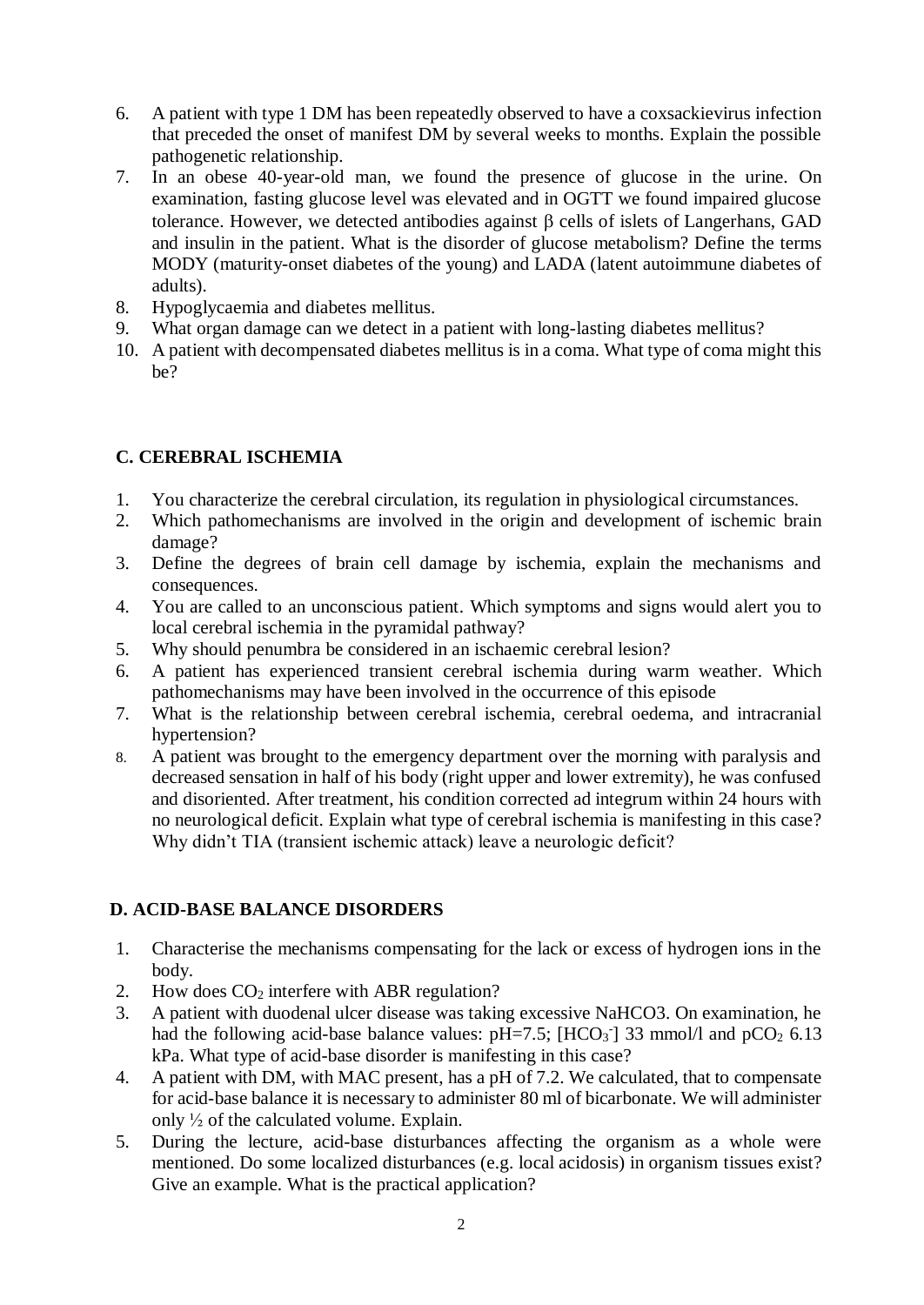- 6. CO<sup>2</sup> poisoning is accompanied by RAC. What is the acid-base balance in CO poisoning?
- 7. Patient with pleural effusion had acid-base-related values  $pH=7.35$ ;  $[HCO<sub>3</sub>]<sub>27</sub> mmol/l$ and  $pCO<sub>2</sub> 6.99$  kPa. What type of acid-base balance disturbance are you considering?
- 8. What type of acid-base balance disorder puts individuals at high altitudes at risk?
- 9. The patient was admitted to the hospital after a trauma. Intraabdominal haemorrhage was diagnosed with the development of shock and respiratory insufficiency. What type of acidbase disorder are you considering in laboratory values  $pH=7.03$ ;  $[HCO<sub>3</sub>$ <sup>-</sup>] 17.1 mmol/l and pCO<sup>2</sup> 8.76 kPa?
- 10. Why does the kidney exacerbate metabolic alkalosis in a patient with excessive vomiting?

# **E. DISTURBANCES OF VOLUME AND COMPOSITION OF BODY FLUIDS**

- 1. What is the role of sodium in the regulation of individual body fluid compartments?
- 2. The role of osmotic gradient, oncotic pressure in the regulation of body fluid volume.
- 3. Why are the principles of treatment of hypovolaemia and dehydration different?
- 4. Can haematocrit, red blood cell count, and blood protein concentration be used in the diagnosis of body fluid volume and composition disorders?
- 5. A patient has had elevated intracranial pressure for several days and is at risk of developing an occipital conus. From a pathophysiological point of view, what should be done to reduce the intracranial pressure?
- 6. A patient is in a hyperglycaemic-hyperosmolar non-ketogenic coma for several hours. State the pathophysiological principles of managing this process.
- 7. Explain the case report: a 58 years old male observed swelling around the ankles on the lower extremities during the day. He also states that he has shortness of breath and his chest sometimes stings on physical exertion; at rest, the symptoms subside. Oedema worsens towards the evening but in the morning the patient is free of oedema. At night he urinates frequently.
- 8. What are the possible mechanisms of ascites in the chronic abuser of alcohol?
- 9. What is the relationship between dehydration and frostbite? Which type of dehydration (hypo-, iso-, hyperosmotic) is most dangerous for their development?
- 10. What role do changes in effective arterial volume play in the development of oedema? Why does oedema occur in nephrotic syndrome with increased arterial blood volume?

# **F. STRESS**

- 1. What is the relationship between the reactivity of the organism and the response of the organism to the load?
- 2. Which afferent pathways provide the "activation of the stress response centre" when exposed to different stressors (physical, chemical, biological, psychological)?
- 3. Why is it important to know the metabolic stress response?
- 4. What is the positive and negative significance of the stress response?
- 5. What are the so-called adrenaline sports? What do you think motivates people who engage in them to pursue these often-life-threatening activities?
- 6. The patient has diabetes mellitus:
	- a. What effect will repeated psychological stress have on the course of his/her disease?
	- b. Explain the mechanisms by which psychological stress can affect the course of diabetes.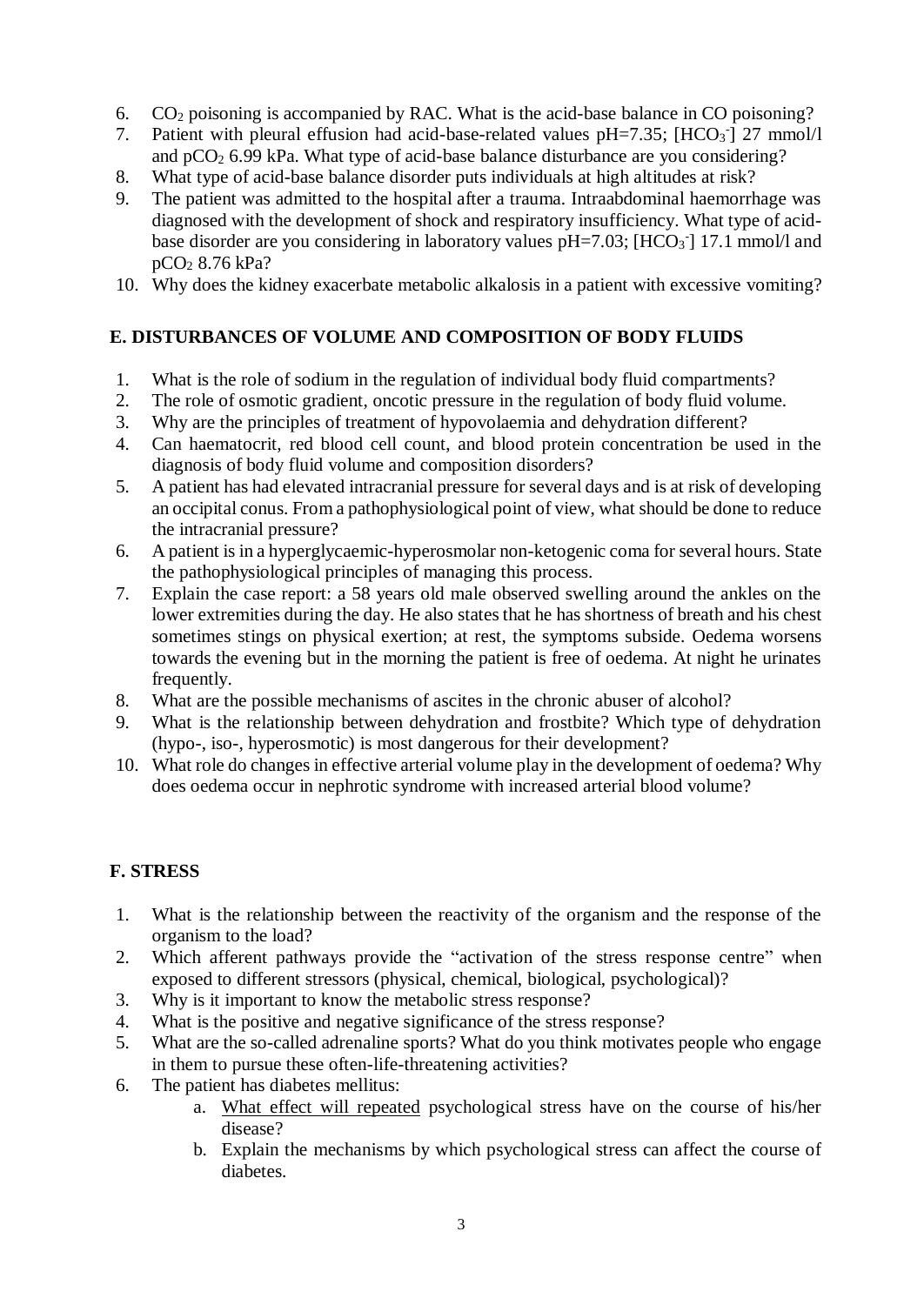- 7. A patient is diagnosed with partial adrenal cortical hypofunction, which is caused by progressive degeneration of cortical cells. Surgery is planned for this patient.
	- a. Should special care be given to this patient in the preoperative period?
	- b. If yes why (explain and state the focus of this care)
- 8. Regular physical activity reduces the risk of developing so-called civilisation diseases. Explain this statement based on the stress response.
- 9. A patient has elevated BP readings during repeated blood pressure measurements in the GP's office. After starting pharmacological treatment, he repeatedly collapsed, especially in the morning. Explain.
- 10. Characterize the relationship between stress reaction and shock.

## **G. SHOCK**

- 1. Define shock, classify shock into types based on the triggering cause of shock.
- 2. Characterize the compensatory mechanisms that occur after a decrease in blood pressure.
- 3. What is the role of the various components of the cardiovascular system in the onset and development of circulatory shock?
- 4. Which processes in the body represent the main characteristics of the different phases of circulatory shock?
- 5. Which pathomechanisms lead to the progression of circulatory shock?
- 6. Which hemodynamic processes distinguish the different types of circulatory shock and which are common?
- 7. The characteristic disturbance in shock is an inadequately low supply of oxygen and nutrients to cells in tissues. Try to define the positive feedback loops that are activated by this process and contribute to the progression of shock (these represents the activation of multiple vicious circles).
- 8. Characterize the changes in the kidney and lung that occur as a result of shock. What can lead to prolonged renal hypoperfusion and why?
- 9. Why does multiorgan failure occur in the progression of shock?
- 10. Which organ represents the "engine" of progression of circulatory shock and why?

### **H. THERMOREGULATION**

- 1. What is the role of thermoregulation in maintaining the stability of the inner environment?
- 2. A patient has a body temperature of 40°C. **Problem No. 1:** What can be the cause of this temperature? **Problem No. 2:** If we find the causes of elevated body temperature, is it necessary to lower it? If so, why? If not, why? If you decide to lower the high body temperature, what options do you have from a pathophysiological point of view?
- 3. The patient has a body temperature of 34°C. **Problem No. 1:** What can be the cause of this temperature? **Problem No. 2:** If we find the causes of decreased body temperature, is it necessary to increase it? If so, why? If not, why? If you decide to increase the low body temperature, what options do you have from a pathophysiological point of view?
- 4. Does alcohol contribute to an increase in body temperature in hypothermic individuals?
- 5. In infectious diseases, fever develops in most of those affected. Why do some sufferers develop no fever or only a small increase in body temperature?
- 6. Are there differences in the mechanisms of fever in infectious diseases, tissue necrosis, hematomas, and stress?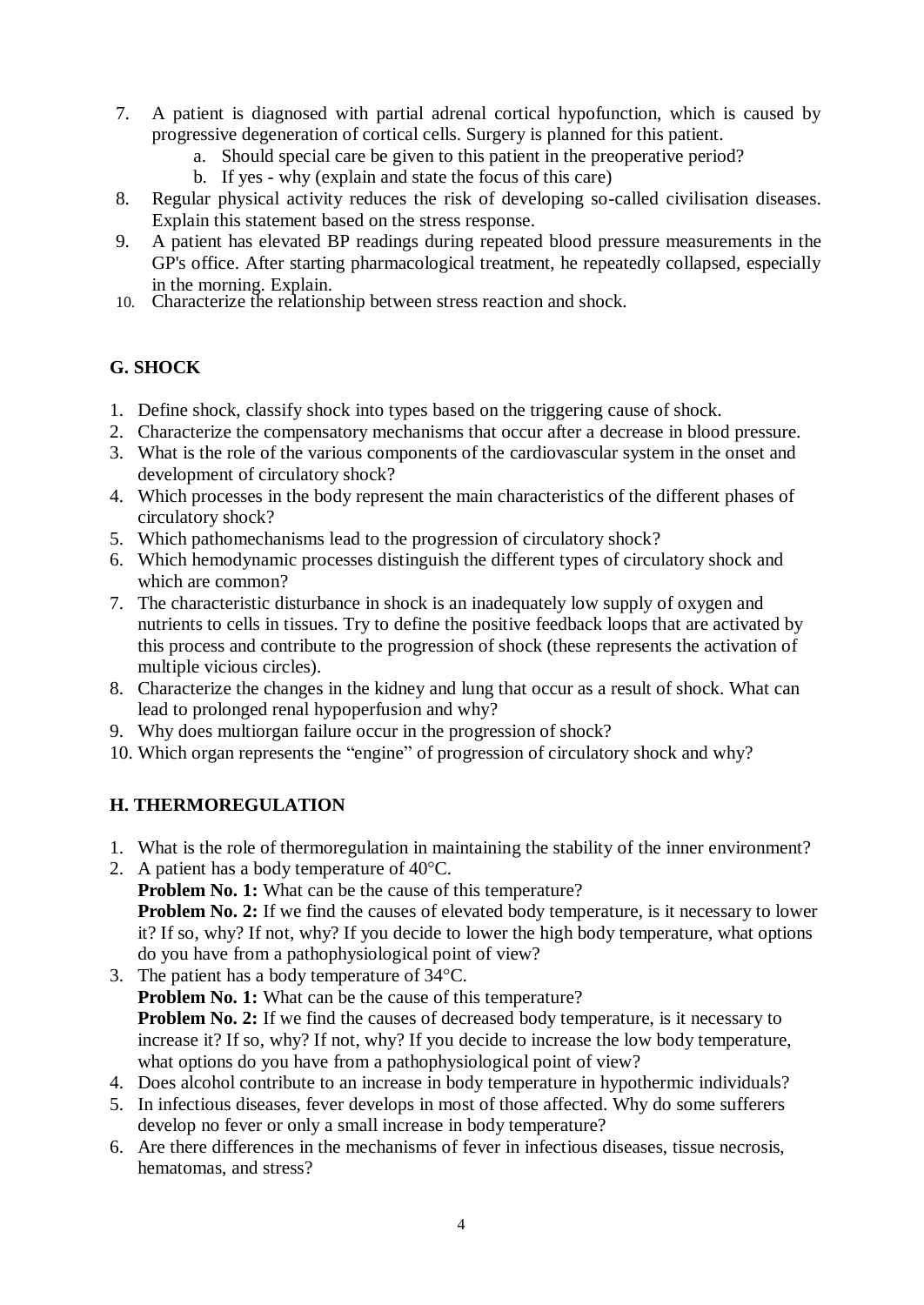7. What is your opinion on the control of fever by administering baths, and/or showers with lukewarm water?

## **I. GENERAL ETIOPATHOGENESIS OF DISEASES**

- 1. What are the main mechanisms and consequences of the action of mechanical noxa on the organism?
- 2. The main pathogenetic mechanisms of the origin and development of blast and crush syndrome, pressure sores (decubiti).
- 3. What are the mechanisms of the development of kinetosis and its manifestations?
- 4. What are the mechanisms by which vibration and noise affect the human organism?
- 5. Explain the mechanisms of action of ionizing radiation on the human organism on its tissues.
- 6. What are the main effects of ionizing radiation on the human organism?
- 7. Explain with an example the occurrence of manifestations of damage to the tissues of the organism by ionizing radiation.
- 8. Explain the genesis of the main forms of acute radiation sickness.
- 9. What are the main consequences of the action of electric current on the organism?
- 10. What are the main consequences of chronic noxae action on cells?
- 11. Which endogenous chemicals can harm the human body?
- 12. Mechanisms of damage to the tissues of the body by corrosive substances.
- 13. By what mechanisms do organophosphates act on the human organism?
- 14. What are the main effects of animal toxins on the human organism?
- 15. The importance of apoptosis in the pathogenesis of diseases.
- 16. Disruption of cell volume regulation its significance in the pathogenesis of diseases.

### **J. SIRS**

- 1. Define inflammatory response, describe the difference between local and systemic inflammatory response.
- 2. What is the difference between the following processes bacteraemia, sepsis, SIRS, septic shock, and multiorgan failure
- 3. How does the initiation of SIRS occur in infectious and non-infectious processes?
- 4. What are the symptoms and signs of SIRS and what mechanisms are involved in their initiation?
- 5. Describe the mechanism leading to the production of pro-inflammatory cytokines via transcription factor  $\kappa$ B.
- 6. How does the natural system antagonizing SIRS work?
- 7. Which mechanisms are involved in the development of multiorgan failure in SIRS?

#### **K. CAUSES AND MECHANISMS OF DYSFUNCTION OF ARTERIAL AND VENOUS SYSTEM OF LOWER EXTREMITIES AND VISCERAL CIRCULATION**

1. Explain the mechanism of individual symptoms and signs in acute arterial occlusion of the lower extremities.